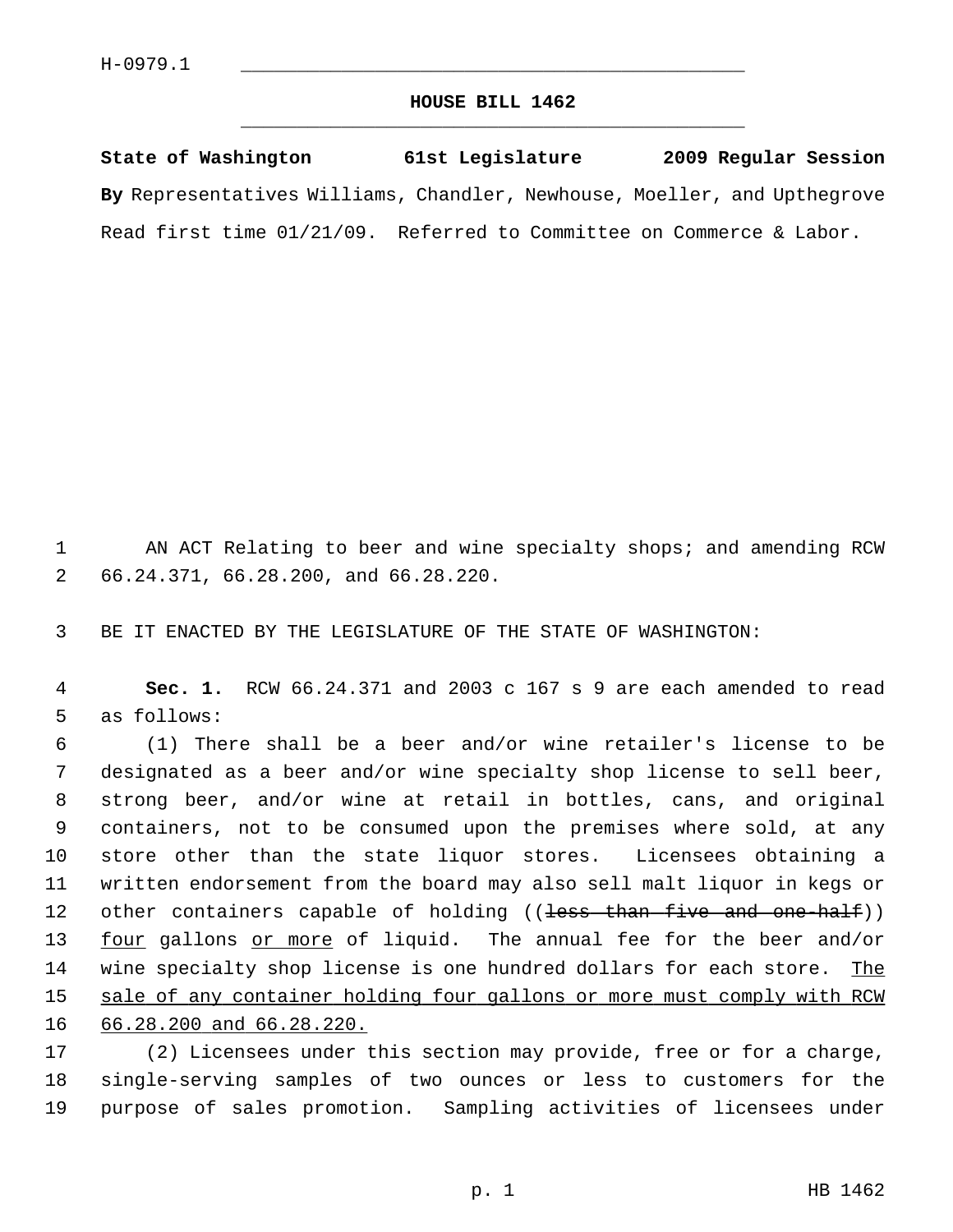1 this section are subject to RCW 66.28.010 and 66.28.040 and the cost of 2 sampling under this section may not be borne, directly or indirectly, 3 by any manufacturer, importer, or distributor of liquor.

 4 (3) The board shall issue a restricted beer and/or wine specialty 5 shop license, authorizing the licensee to sell beer and only table 6 wine, if the board finds upon issuance or renewal of the license that 7 the sale of strong beer or fortified wine would be against the public 8 interest. In determining the public interest, the board shall consider 9 at least the following factors:

10 (a) The likelihood that the applicant will sell strong beer or 11 fortified wine to persons who are intoxicated;

12 (b) Law enforcement problems in the vicinity of the applicant's 13 establishment that may arise from persons purchasing strong beer or 14 fortified wine at the establishment; and

15 (c) Whether the sale of strong beer or fortified wine would be 16 detrimental to or inconsistent with a government-operated or funded 17 alcohol treatment or detoxification program in the area.

18 If the board receives no evidence or objection that the sale of 19 strong beer or fortified wine would be against the public interest, it 20 shall issue or renew the license without restriction, as applicable. 21 The burden of establishing that the sale of strong beer or fortified 22 wine by the licensee would be against the public interest is on those 23 persons objecting.

24 (4) Licensees holding a beer and/or wine specialty shop license 25 must maintain a minimum three thousand dollar wholesale inventory of 26 beer, strong beer, and/or wine.

27 **Sec. 2.** RCW 66.28.200 and 2007 c 53 s 2 are each amended to read 28 as follows:

29 (1) Licensees holding a beer and/or wine restaurant or a tavern 30 license in combination with an off-premises beer and wine retailer's 31 license  $((\theta \cdot \mathbf{r}))$ , licensees holding a spirits, beer, and wine restaurant 32 license with an endorsement issued under RCW 66.24.400(4), and 33 licensees holding a beer and/or wine specialty shop license with an 34 endorsement issued under RCW 66.24.371(1) may sell malt liquor in kegs 35 or other containers capable of holding four gallons or more of liquid. 36 Under a special endorsement from the board, a grocery store licensee 37 may sell malt liquor in containers no larger than five and one-half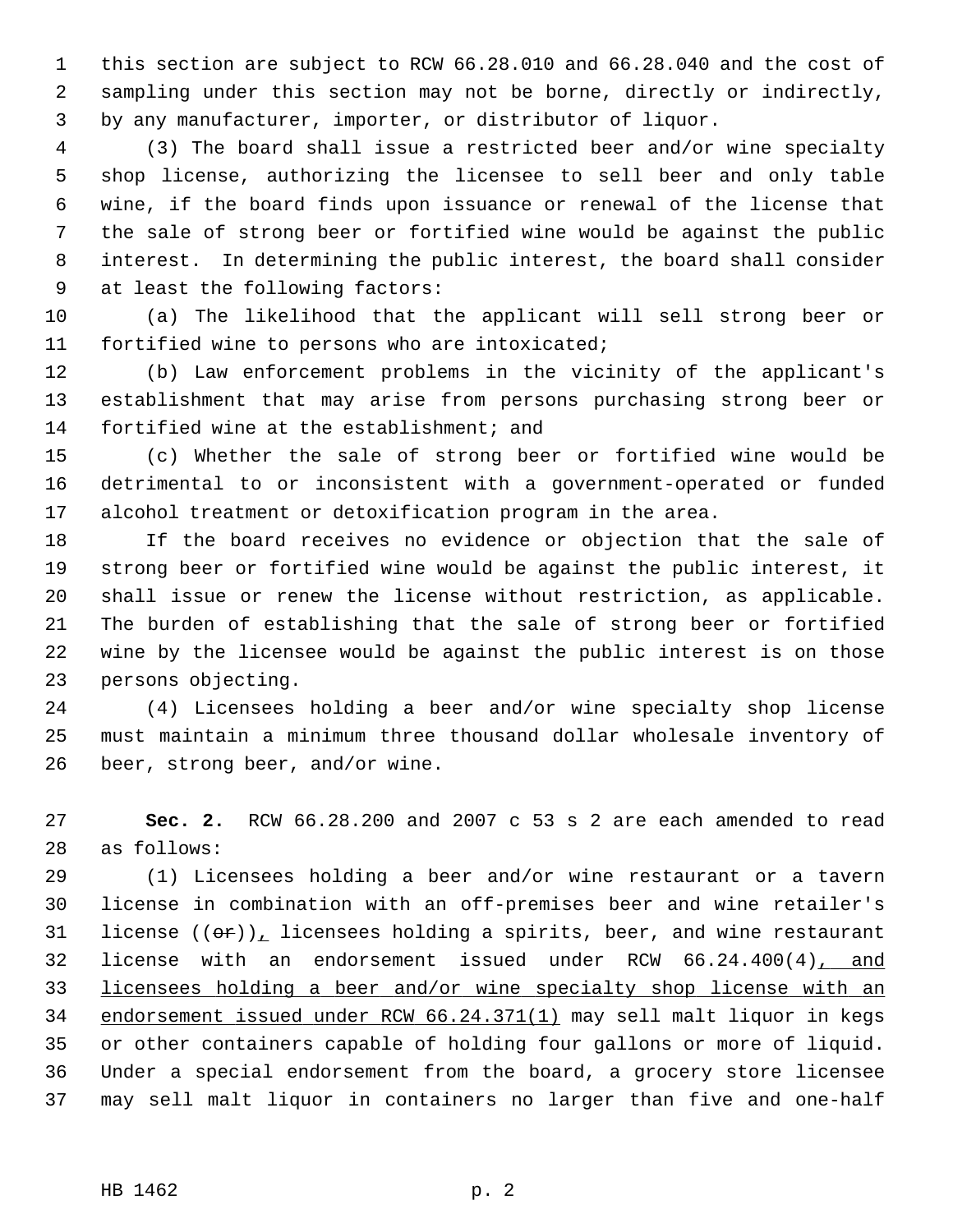1 gallons. The sale of any container holding four gallons or more must 2 comply with the provisions of this section and RCW 66.28.210 through 3 66.28.240.

 4 (2) Any person who sells or offers for sale the contents of kegs or 5 other containers containing four gallons or more of malt liquor, or 6 leases kegs or other containers that will hold four gallons of malt 7 liquor, to consumers who are not licensed under chapter 66.24 RCW shall 8 do the following for any transaction involving the container:

 9 (a) Require the purchaser of the malt liquor to sign a declaration 10 and receipt for the keg or other container or beverage in substantially 11 the form provided in RCW 66.28.220;

12 (b) Require the purchaser to provide one piece of identification 13 pursuant to RCW 66.16.040;

14 (c) Require the purchaser to sign a sworn statement, under penalty 15 of perjury, that:

16 (i) The purchaser is of legal age to purchase, possess, or use malt 17 liquor;

18 (ii) The purchaser will not allow any person under the age of 19 twenty-one years to consume the beverage except as provided by RCW 20 66.44.270;

21 (iii) The purchaser will not remove, obliterate, or allow to be 22 removed or obliterated, the identification required under RCW 66.28.220 23 to be affixed to the container;

24 (d) Require the purchaser to state the particular address where the 25 malt liquor will be consumed, or the particular address where the keg 26 or other container will be physically located; and

27 (e) Require the purchaser to maintain a copy of the declaration and 28 receipt next to or adjacent to the keg or other container, in no event 29 a distance greater than five feet, and visible without a physical 30 barrier from the keg, during the time that the keg or other container 31 is in the purchaser's possession or control.

32 (3) A violation of this section is a gross misdemeanor.

33 **Sec. 3.** RCW 66.28.220 and 2007 c 53 s 3 are each amended to read 34 as follows:

35 (1) The board shall adopt rules requiring retail licensees to affix 36 appropriate identification on all containers of four gallons or more of